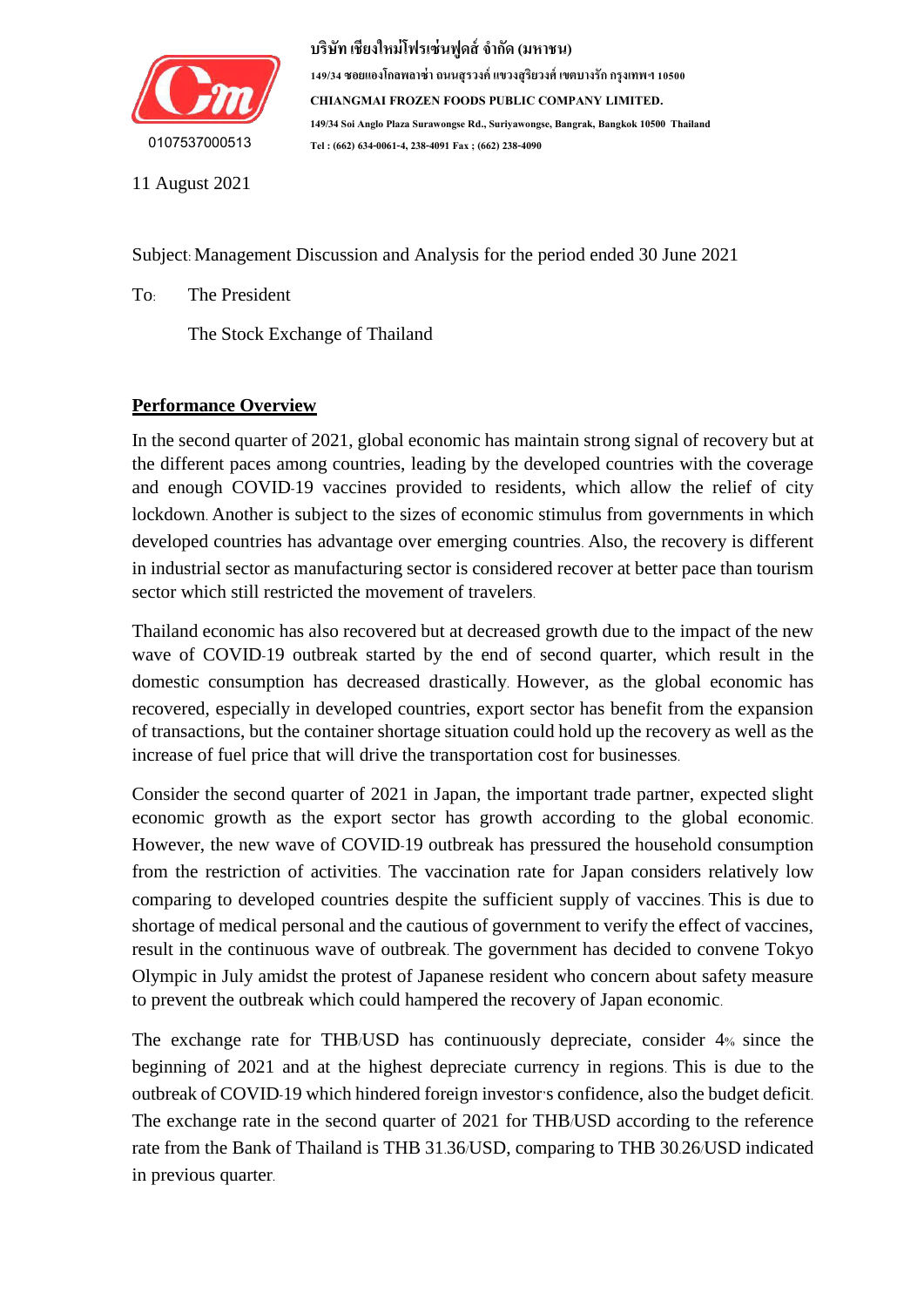

Total revenue from sales in the second quarter of 2021 has increased to THB 299.53 Million, comparing to THB 243.04 Million in the first quarter of 2021, equivalent to the increase of  $\frac{1}{2}$  is a single-contained from  $\frac{1}{2}$  and  $\frac{1}{2}$  is a  $\frac{1}{2}$  or  $\frac{1}{2}$  is a  $\frac{1}{2}$  is a  $\frac{1}{2}$  is a  $\frac{1}{2}$  is a  $\frac{1}{2}$  is a  $\frac{1}{2}$  is a  $\frac{1}{2}$  is a  $\frac{1}{2}$  is a  $\frac{1}{2}$  is a  $\frac{1}{2$ 23.24% as there was increasing demand from Japan and the depreciation of THB against USD. However, the cost of goods sold per unit has increased since the price for agricultural produces has increased result from drought season this year. Further, the electricity expenses have decreased since the solar roof has completed the installation. Theses conclude the gross profit of THB 36.93 Million, increasing 37.86% comparing to the previous quarter, with the gross profit margin of 12.33% increasing from 11.02%. However, the Company has loss on exchange of THB 1.87 Million comparing to gain on exchange of THB 12.28 Million, while the transportation cost has drove up due to increasing fuel price and the shortage of container result in the increasing freight charges, also the recognition of Administration expense in subsidiary, the net loss for the Company has indicated THB 10.54 Million, considering net loss margin of 3.52%, comparing to net profit of THB 2.67 Million with net profit margin at 1.10% presented in the first quarter of 2021,

The factors that would affect the business operation for the third quarter are as follows

- 1. The new wave of COVID-19 outbreak which affected several countries globally would causes global economic slowdown, concerning Japan. Also, the social distancing measures to prevent the outbreak has limited the activities for people such as dining out and socializing could lessen the demand from food service sector but, in the other hand, increase the demand for ready to eat product to be consume at home. This could mean both positive and negative affected to future sales volume. However, the demand expected to recover soonest depends on the coverage of COVID-19 vaccines applied to resident.
- 2. The volatility of exchange rate, as THB has depreciated against USD since the global economic slowdown has affected the revenue recognition, while JPY has appreciated against USD which reduce the cost of import for Japanese customers.
- 3. Severe drought which prolongs from the early of 2021 could cause the rising for agricultural produces price, affected the increasing cost of production.
- 4. The transportation cost has increase due to the fuel oil price and the shortage of containers caused the freight charge to sharply rise since the end of third quarter last year which expected the situation to solve in the fourth quarter of 2021

## **Summary of Financial Performance**

#### **Revenue Structure**

1. Sales Revenue

The Company has sales revenue majorly from the sales of frozen vegetables such as frozen soybeans, frozen green beans, frozen sweet corns and frozen mixed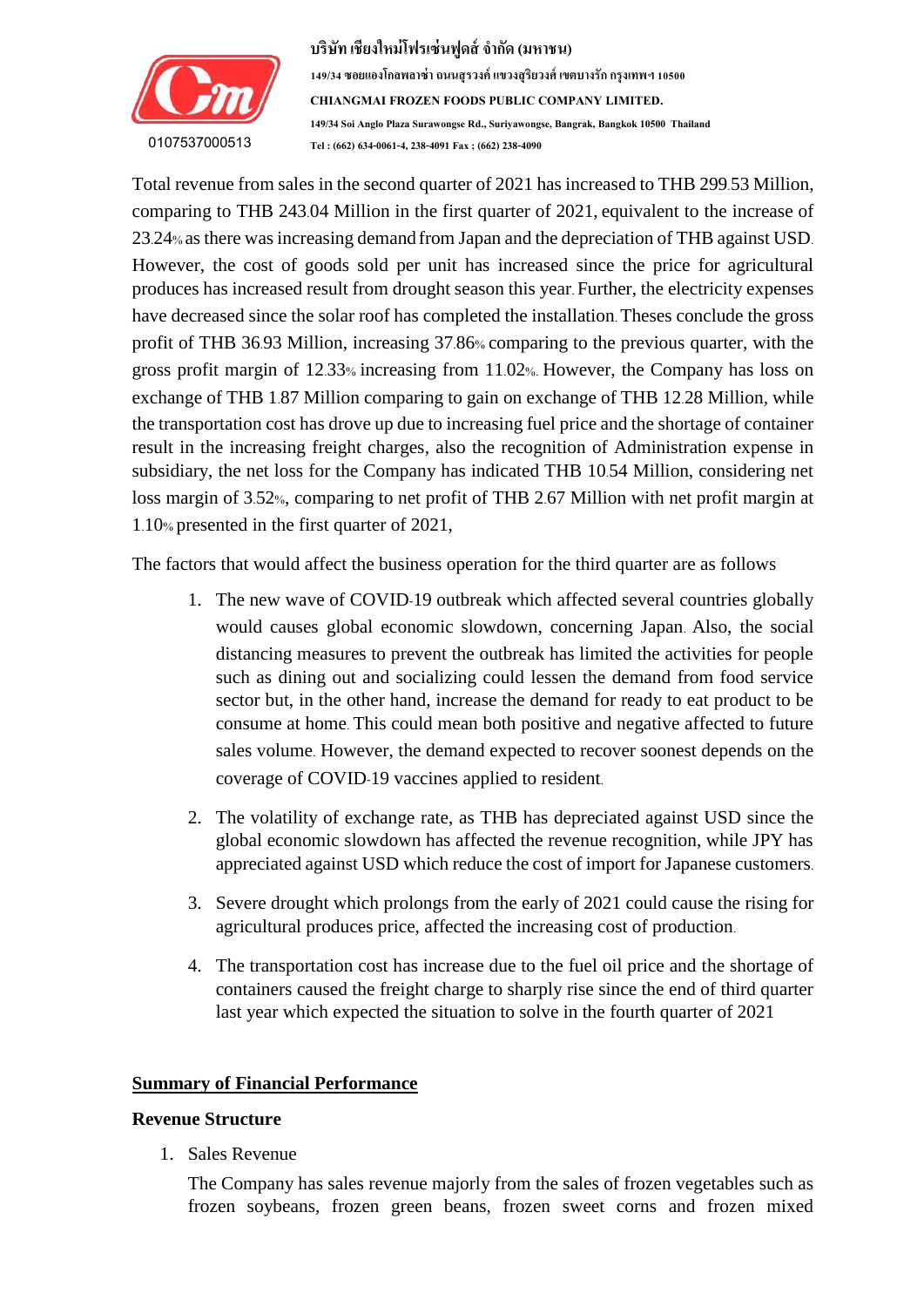

**149/34 ซอยแองโกลพลำซ่ำ ถนนสุรวงค์แขวงสุริยวงศ์เขตบำงรักกรุงเทพฯ 10500 CHIANGMAI FROZEN FOODS PUBLIC COMPANY LIMITED. 149/34 Soi Anglo Plaza Surawongse Rd., Suriyawongse, Bangrak, Bangkok 10500 Thailand Tel : (662) 634-0061-4, 238-4091 Fax ; (662) 238-4090**

vegetables. The details of sales revenue, according to the consolidated financial statement categorized by the geographic is as follows,

| Sales Revenue               | Value (THB Million)                       |                                           |                                           | Increase<br>(decrease) |                      | Value (THB<br><b>Million</b> |            | Increase<br>(decrease)      |
|-----------------------------|-------------------------------------------|-------------------------------------------|-------------------------------------------|------------------------|----------------------|------------------------------|------------|-----------------------------|
|                             | 2 <sub>nd</sub><br><b>Ouarter</b><br>2020 | 1 <sup>st</sup><br><b>Ouarter</b><br>2021 | 2 <sup>nd</sup><br><b>Ouarter</b><br>2021 | $\frac{0}{0}$<br>QoQ   | $\frac{0}{0}$<br>YoY | 6M<br>2020                   | 6M<br>2021 | $\frac{0}{0}$<br><b>YTD</b> |
| <b>Export Sales Revenue</b> | 303.69                                    | 222.98                                    | 286.11                                    | 28.31                  | (5.78)               | 582.86                       | 509.09     | (12.66)                     |
| Domestic Sales Revenue      | 13.41                                     | 20.06                                     | 13.42                                     | (33.10)                | 0.07                 | 33.34                        | 33.48      | 0.41                        |
| <b>Total Sales Revenue</b>  | 317.10                                    | 243.04                                    | 299.53                                    | 23.24                  | (5.54)               | 616.20                       | 542.57     | (11.94)                     |

In the second quarter of 2021, sales revenue indicated totaling THB 299.53 Million, of which export sales is to 95.52%, increased from 91.75% in the previous quarter of 2021. In this regard, the proportion of domestic sales proportion is 4.48% of total sales revenue, decreased from proportion 8.25% comparing to the previous quarter.

Total sales revenue in the second quarter of 2021 decreasing from THB 317.10 Million in the second quarter of 2020, equivalent to the decrease of 5.54%. This due to the decrease sales volume from export as the consumption still not recovered in Japan due to the new wave of outbreak.

2. Other Revenue

In the second quarter of 2021, the company has indicated other revenue of THB 2.45 Million which increased from THB 1.82 Million in the first quarter of 2021, equivalent to the increase of 34.60%, majorly cause by the revenue from the other assets disposal activities.

## **Cost of Goods Sold**

Cost of goods sold in the second quarter of 2021 presented THB 262.60 Million, equivalent to the increase of 21.43%, comparing to THB 216.26 Million in the first quarter of 2021. The major reason for the increase is as follows,

 $\Box$  The increasing sales volume from oversea market comparing to previous quarter.

 $\Box$  The increase overhead production cost per unit as the raw material price has increased due to the produces harvested during drought season, also the electricity expenses has decreased from the use of electricity generated from solar roof.

## **Selling and Administration Expenses**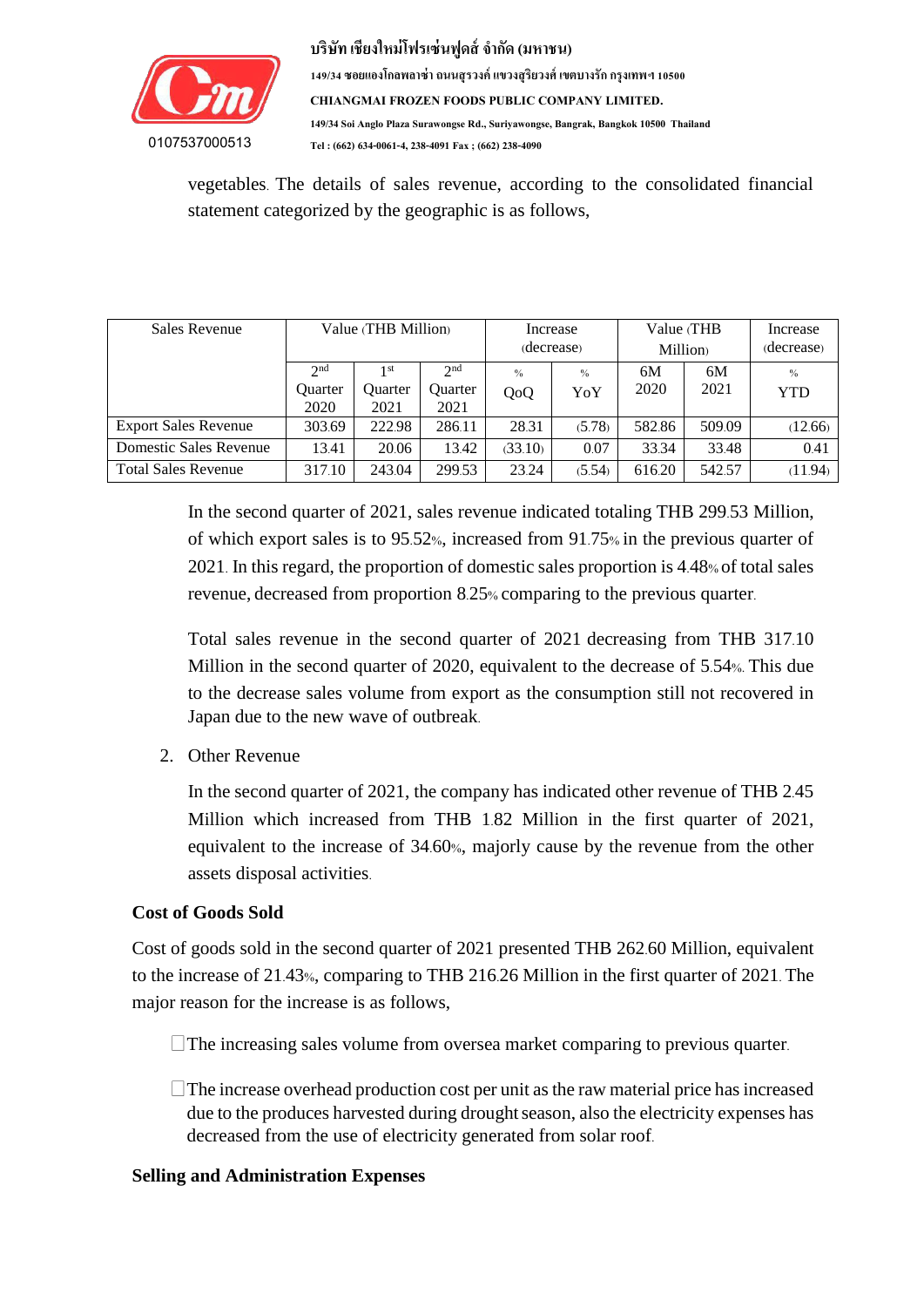

In the second quarter of 2021, the Company has reported the selling and administration  $\frac{1}{2}$  of  $\frac{1}{2}$  is the set of the set of  $\frac{1}{2}$  of  $\frac{1}{2}$  is the set of  $\frac{1}{2}$ of selling and administration expenses of subsidiaries, the increasing fuel price, and expenses of THB 47.22 Million which increased from THB 37.68 Million as reported in the first quarter of 2021, equivalent to the increase of 25.34% which derive from the recognition increasing freight transportation expense due to the shortage container situation.

# **Gross Profit Margin and EBIT Margin**

The Gross Profit Margin for the Company presented in financial statement for the second quarter of 2021 is 12.33% crease from 11.02% indicated in the previous quarter, while the EBIT Margin reveal -3.25% decreased from 1.32% comparing to the previous quarter. This is due to the increasing sales revenue from increasing sales volume from overseas market and the depreciation of THB against USD, while the Company has loss on exchange of THB 1.87 Million comparing to gain on exchange of THB 12.28 Million in previous quarter. increasing gain on exchange of THB 11.63 Million. The overhead production cost per unit has increased as the raw material price has increased subject to the severe drought while the electricity cost has decreased as the use of electricity generated from solar roof. Also, the recognition of selling and administration expenses from subsidiary has increased expenses.

# **Net Profit**

The Company has indicated net loss in the financial statements or the second quarter of 2021 of THB 7.40 Million, decrease from net profit of THB 2.67 Million presented in the first quarter of 2021, equivalent to the decrease of 376.89%. The Net Loss Margin has stated 2.47% comparing to Net Profit Margin of 1.10% in the first quarter of 2021. The Company has the change of financial operation exceed 20%. The major contribution to the decrease of net profit is despite from the increasing export sales revenue and volume, while the overhead production cost per unit as the raw material price has increased during the severe drought this year, also the electricity expenses has decreased from the consumption of electricity generated by solar roof. The fluctuation of exchange rate has result on loss on exchange comparing to gain on exchange in the previous quarter. However, the selling and administration expense has increased from the recognition of selling and administration expenses of subsidiary, also increasing fuel price and sea freight expense due to the container shortage situation.

|                                | Value (THB Million)                       |                                |                                    |                      | Increase (decrease)  | Value (THB<br><b>Million</b> |            | Increase<br>(decrease)      |
|--------------------------------|-------------------------------------------|--------------------------------|------------------------------------|----------------------|----------------------|------------------------------|------------|-----------------------------|
|                                | 2 <sub>nd</sub><br><b>Ouarter</b><br>2020 | 1 st<br><b>Ouarter</b><br>2021 | 2 <sub>nd</sub><br>Ouarter<br>2021 | $\frac{0}{0}$<br>QoQ | $\frac{0}{0}$<br>YoY | 6M<br>2020                   | 6M<br>2021 | $\frac{0}{0}$<br><b>YTD</b> |
| Sales Revenue                  | 317.10                                    | 243.05                         | 299.54                             | 23.24                | (5.54)               | 616.20                       | 542.57     | (11.95)                     |
| Cost of Goods Sold             | 258.26                                    | 216.26                         | 262.60                             | 21.43                | 1.68                 | 520.99                       | 478.86     | (8.09)                      |
| <b>Gross Profit</b>            | 58.84                                     | 26.79                          | 36.93                              | 37.68                | (37.24)              | 95.21                        | 63.71      | (33.09)                     |
| Gain (Loss) from Exchange Rate | (15.31)                                   | 12.28                          | (1.87)                             | (115.22)             | 87.80                | (14.67)                      | 10.41      | 170.93                      |

#### **Summary Table for the Financial Performance**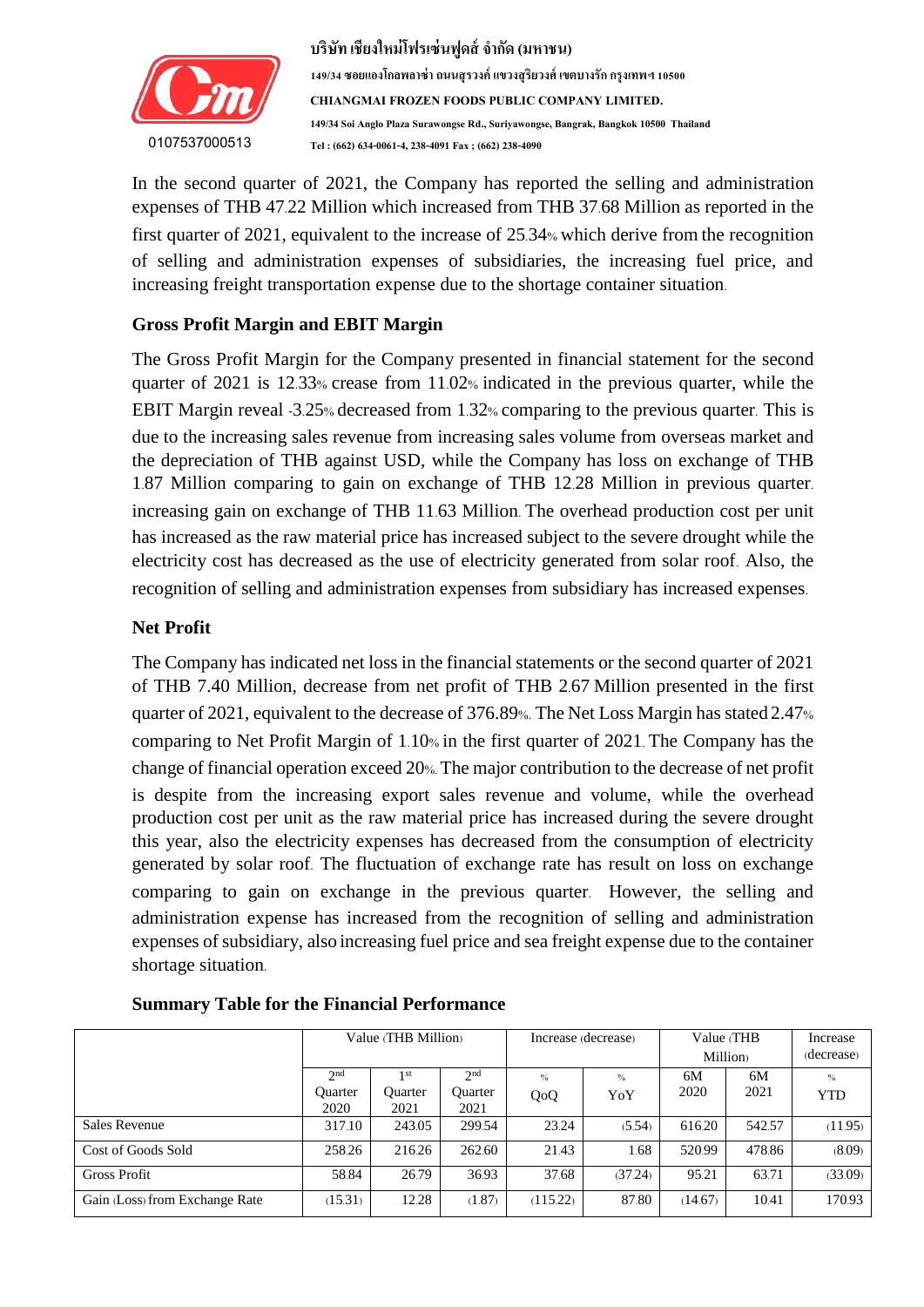

**149/34 ซอยแองโกลพลำซ่ำ ถนนสุรวงค์แขวงสุริยวงศ์เขตบำงรักกรุงเทพฯ 10500**

**CHIANGMAI FROZEN FOODS PUBLIC COMPANY LIMITED.**

**149/34 Soi Anglo Plaza Surawongse Rd., Suriyawongse, Bangrak, Bangkok 10500 Thailand**

**0107537000513**

**Tel : (662) 634-0061-4, 238-4091 Fax ; (662) 238-4090**

| <b>Other Revenue</b>                                            | 3.04   | 1.82     | 2.45   | 34.60      | (19.59)    | 5.09   | 4.27    | (16.19)  |
|-----------------------------------------------------------------|--------|----------|--------|------------|------------|--------|---------|----------|
| Selling and Administration Expenses                             | 35.36  | 37.68    | 47.22  | 25.34      | 33.57      | 72.49  | 84.90   | 17.12    |
| Earnings Before Interest and Tax                                | 11.21  | 3.20     | (9.72) | (403.64)   | (186.71)   | 13.14  | (6.52)  | (149.61) |
| <b>Financial Cost</b>                                           | 0.04   | 0.02     | 1.31   | (5,377.55) | (3,179.84) | 0.08   | 1.33    | 1,463.73 |
| Tax                                                             | (2.17) | (0.51)   | 0.38   | (175.07)   | (117.55)   | (2.34) | (0.13)  | (94.60)  |
| Net Profit (Loss)                                               | 10.11  | 2.67     | (7.40) | (376.89)   | (173.17)   | 12.67  | (4.73)  | (137.31) |
| Earnings Before Interest, Tax,<br>Depreciation and Amortization | 23.23  | 21.94    | 24.84  | 13.19      | 6.92       | 42.00  | 46.78   | 11.39    |
| Cash Flow from Operation                                        | 92.51  | (107.01) | 49.74  | 146.48     | (46.23)    | 79.23  | (57.27) | (172.29) |
| Earnings per share (Baht)                                       | 0.03   | 0.01     | (0.03) |            |            |        |         |          |
| Book Value per share (Baht)                                     | 3.67   | 3.68     | 3.64   |            |            |        |         |          |

#### K**ey Financial Ratios**

| <b>Key Financial Ratios</b>  | 2 <sub>nd</sub> | 1 <sup>st</sup> | 2 <sub>nd</sub> |  |
|------------------------------|-----------------|-----------------|-----------------|--|
|                              | Quarter         | Quarter         | Quarter         |  |
|                              | 2020            | 2021            | 2021            |  |
| <b>Current Ratio (Times)</b> | 12.27           | 5.39            | 8.05            |  |
| <b>Quick Ratio (Times)</b>   | 4.38            | 1.87            | 3.23            |  |
| Gross Profit Margin (%)      | 18.55           | 11.02           | 12.33           |  |
| <b>EBIT Margin</b> (%)       | 3.89            | 1.32            | (3.25)          |  |
| Net Profit Margin (%)        | 3.19            | 1.10            | (3.52)          |  |
| Return on Equity (%)         | 3.44            | 0.09            | (1.39)          |  |
| Return on Assets (%)         | 3.84            | 0.07            | (1.18)          |  |
| Debt To Equity Ratio (Times) | 0.10            | 0.29            | 0.27            |  |

#### **Company's Financial Position**

#### **Assets**

The Company has total assets according to the financial statements as of 30 June 2021 of THB 1,751.28 Million comparing to THB 1,794.80 Million in the previous quarter, equivalent to the decrease of 2.43%. The major decrease is from the decrease of inventory which decreased THB 71.15 Million from the increasing sales in this quarter which accordance with the increasing of account receivables indicated THB 131.73 Million, increasing of THB 11.11 Million, consider 9.21% The Company has policy to reserve for allowance for bad debt for the whole amount on any doubtful receivable, considering financial position of client and their historical payment. In the previous year, most of the client able to make payment within due.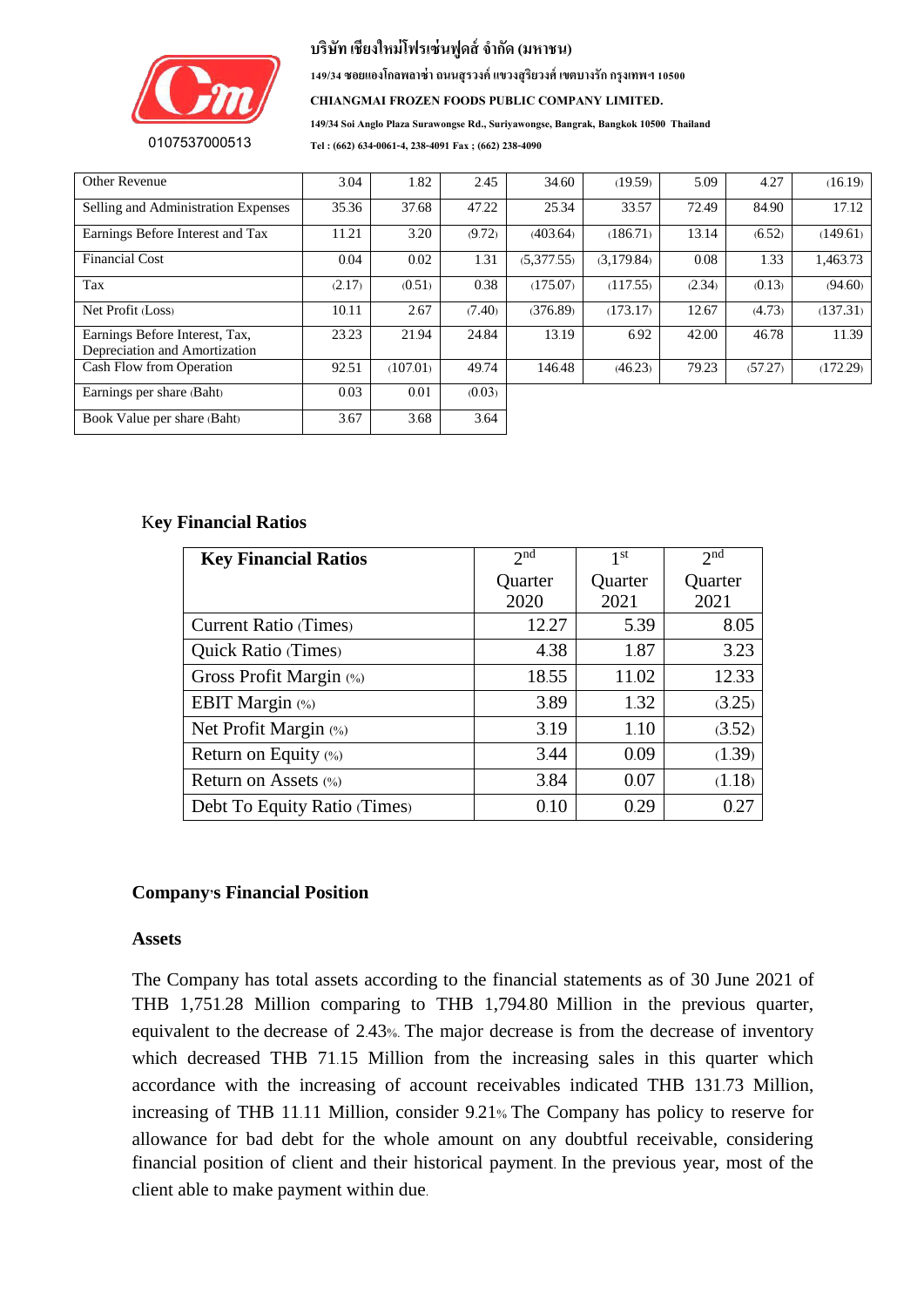

## **Liabilities**

The Company has total liabilities according to the financial statements as of 30 June 2021 of THB 364.04 Million which decrease THB 29.55 Million, equivalent to the decrease of 7.51%, comparing to the previous quarter. The main reason derived from repayment of trade payables and liabilities of STFD as a subsidiariy.

As of 30 June 2021, the Company has liabilities obligation other than employee benefit which are

- $\Box$  Licensing agreement and consulting agreement for the usage of computer program and system for the amount of THB 0.25 Million
- $\Box$  Consulting agreement for financial advisor regarding the investment in Myanmar. The obligation amount according to the contract is THB 0.3 Million
- $\Box$  The Company might expose to the occurrence of obligation from the issuance of guarantee letter from bank against the government authorities for the amount of THB 11.62 Million
- The Company has capital expenditure in respect of the installation of electricity generator by Solar Roof system and the installation of equipment amounting of THB 7.98 Million

The Company has appropriate and sufficient liquidity for the payment of liabilities and obligation. In the second quarter of 2021, the Current Ratio indicated 8.05 times and the Quick Ratio of 3.23 times, while most of the assets are current assets.

Currently, there is no file or active case of lawsuit against the Company.

## **Shareholder's Equity**

Shareholder's equity for the company presented in the financial statement for the period ended 30 June 2021 of THB 1,386.85 Million, decrease from THB 1,401.22 Million comparing to the previous quarter, equivalent to the decrease of 1.03%. However, the unappropriated retained earning has decrease from THB 868.27 Million to THB 860.87 Million, considered 0.85% decreased comparing to previous quarter. The other components of shareholder's equity which is the recognized of the change in fair value of derivatives for hedging cash flow at the value THB -7.93 Million according to the newly adopted accounting standard and reporting standard.

## **Cash flow and Capital Structure**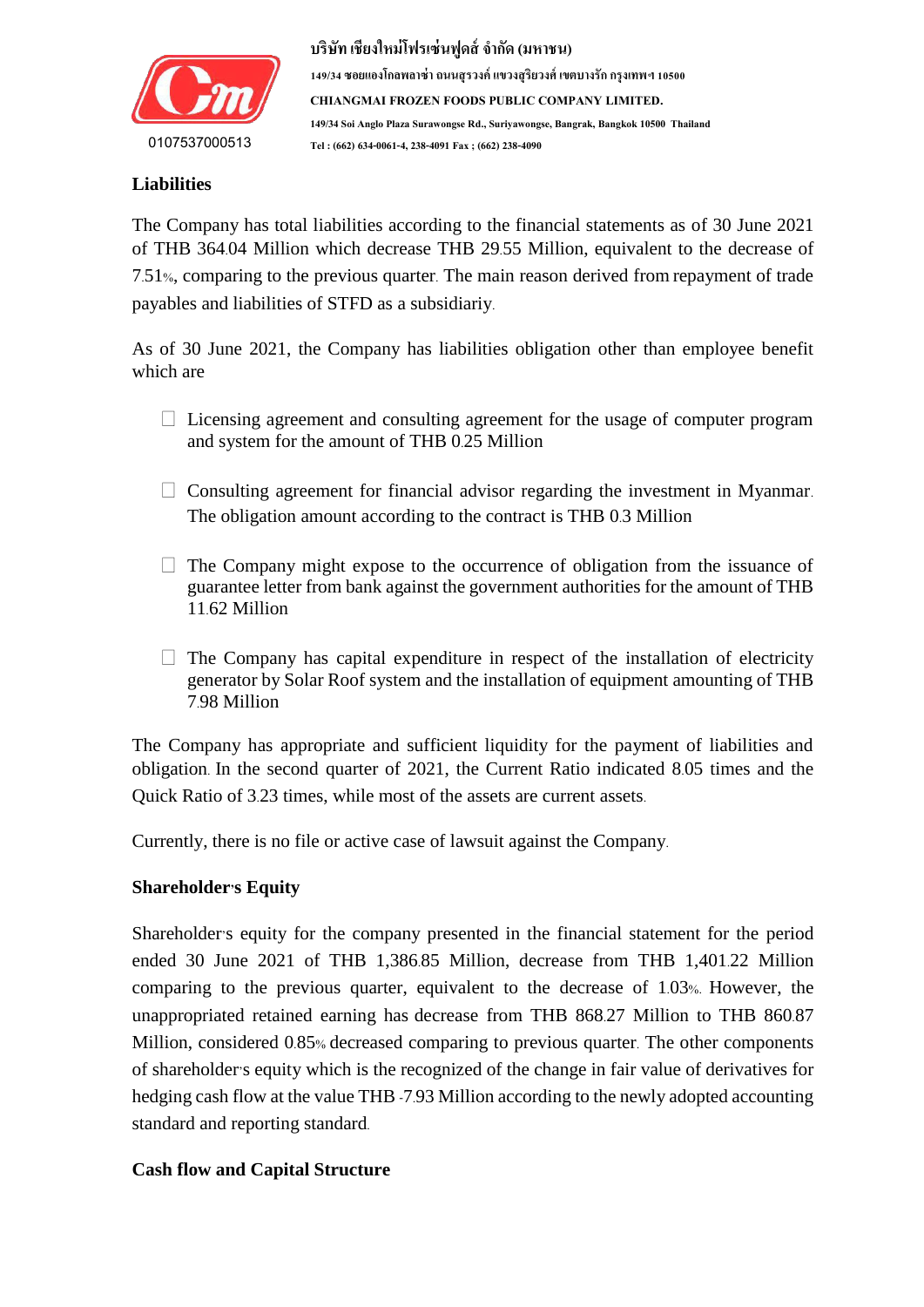

In the second quarter of 2021, the Company has net cash flow used in operation THB 57.27 Million, comparing to the net cash flow used in operation THB 79.23 Million in the second quarter of 2020 due to the increasing purchase of the raw material. Also, the repayment of trade payable of subsidiary. Besides, the company paid THB 44.79 Million for the procurement of machines and equipment.

In the second quarter of the year 2021, the Company has sufficient liquidity which evidence from the current ratio of 8.05 times, increase from 5.39 times in the previous quarter. This is due to the decrease of current liabilities from the repayment of trade payables as they're liabilities from STFD consolidated to the Company. However, the major assets are current assets equivalent to 50.84% of total assets. On the other hand, the Company has only 6.31% of current liabilities which mostly consists of trade payable. There is no outstanding borrowing from the financial institution.

The Company has not engaged in any long term borrowing during the first quarter of 2020, subsidiary but the long-term borrowing stated is the liability of STFD, whereas the debt to equity ratio decrease to 0.27 times, comparing to 0.29 times as indicated in the same quarter of previous year.

|                                 |                 | Value (THB Million) |                 |            | Increase (decrease) | Increase (decrease) |               |
|---------------------------------|-----------------|---------------------|-----------------|------------|---------------------|---------------------|---------------|
|                                 | 2 <sub>nd</sub> | 1 <sup>st</sup>     | 2 <sub>nd</sub> | <b>THB</b> | $\frac{0}{0}$       | <b>THB</b>          | $\frac{0}{0}$ |
|                                 | <b>Ouarter</b>  | <b>Ouarter</b>      | <b>Ouarter</b>  | Million    | QoQ                 | Million             | YoY           |
|                                 | 2020            | 2021                | 2021            | QoQ        |                     | YoY                 |               |
| <b>Current Assets</b>           |                 |                     |                 |            |                     |                     |               |
| Cash and Cash Equivalent        | 219.38          | 197.77              | 207.01          | 9.25       | 4.68                | (12.36)             | (5.64)        |
| <b>Other Current Financial</b>  | 191.38          | 41.58               | 41.61           | 0.03       | 0.07                | (149.77)            | (78.26)       |
| Assets                          |                 |                     |                 |            |                     |                     |               |
| Trade and other                 | 130.84          | 125.10              | 149.90          | 24.8       | 19.82               | 19.06               | 14.57         |
| receivables – include           |                 |                     |                 |            |                     |                     |               |
| planters                        |                 |                     |                 |            |                     |                     |               |
| Short-term loan                 | 13.60           | $\Omega$            | $\Omega$        | $\Omega$   |                     | (13.6)              | (100.00)      |
| Inventory                       | 457.01          | 560.23              | 489.08          | (71.15)    | (12.70)             | 32.06               | 7.02          |
| Derivatives Assets              | 7.18            | 2.22                | 0.01            | (2.21)     | (99.46)             | (7.16)              | (99.83)       |
| <b>Other Current Assets</b>     | $\Omega$        | 2.56                | 2.53            | (0.03)     | (1.06)              | 2.53                |               |
| <b>Total Current Assets</b>     | 1,019.39        | 929.45              | 890.14          | (39.31)    | (4.23)              | (129.25)            | (12.68)       |
| <b>Non-Current Assets</b>       |                 |                     |                 |            |                     |                     |               |
| Property Land and               | 415.98          | 763.03              | 756.64          | (6.39)     | (0.84)              | 340.66              | 81.89         |
| Equipment                       |                 |                     |                 |            |                     |                     |               |
| <b>Other Non-Current Assets</b> | 111.00          | 102.32              | 104.50          | 2.18       | 2.13                | (6.5)               | (5.86)        |

## **Summary Table for Company's Financial Position**